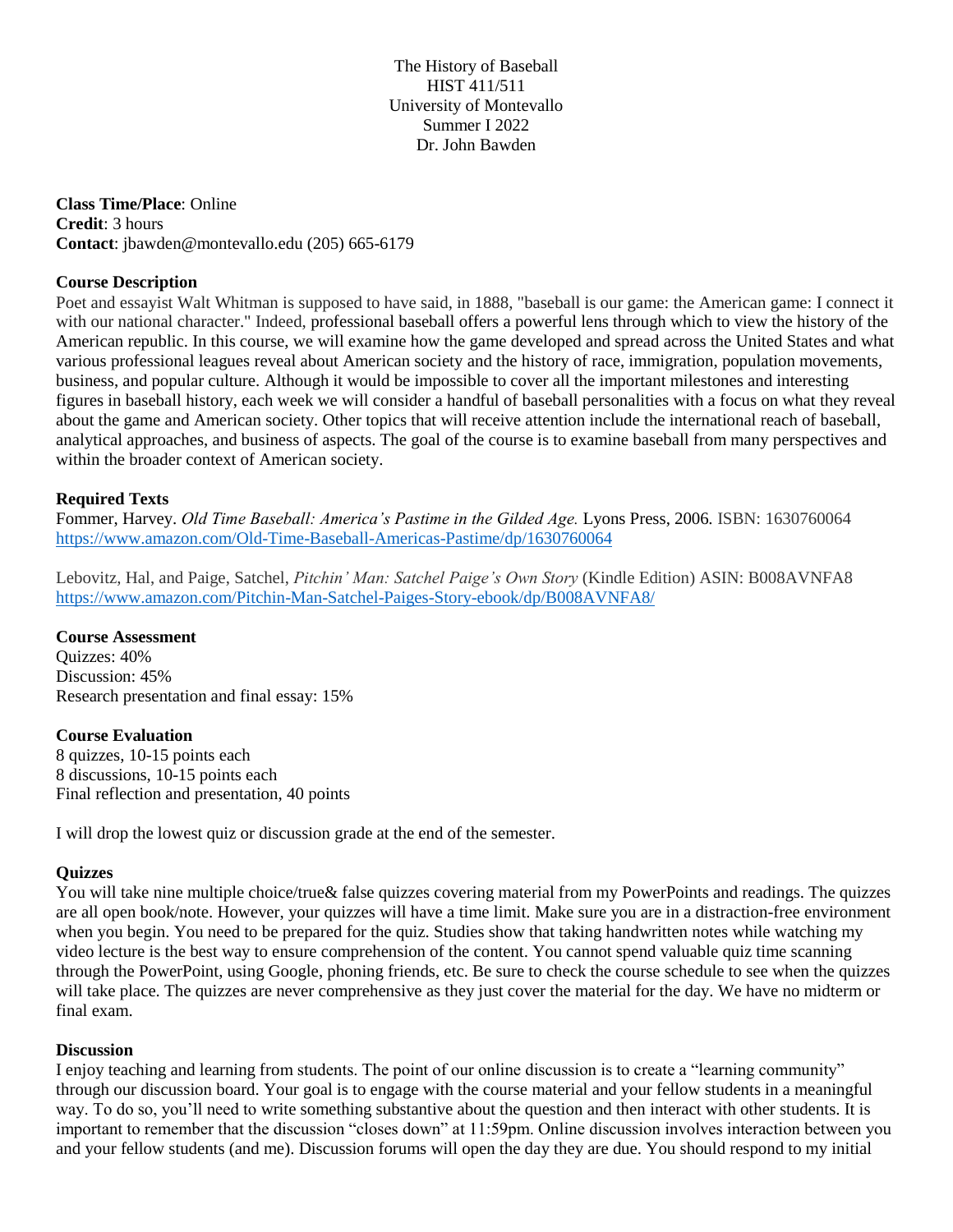question(s) and then after you have posted your response you will then be able to see responses from the other students. You must make a response to another student's post at least one time per discussion. To do so, ask questions, offer other ideas, suggestions, and different perspectives of the topic. Don't simply repeat what someone has said or just simply agree. If you do agree, discuss why. If you disagree, explain your disagreement. Elaborate and provide detail as you comment back in forth. Here are two examples of responses to one discussion question--one good and one poor.

**Sample Discussion Question**: Jacques Barzun wrote, "Whoever wants to know the heart and mind of America had better learn baseball, the rules, and reality of the game." Barzun, a professor of cultural history at Colombia University, made this statement about baseball in the mid-twentieth century. Why do you think Barzun, a French-born academic and naturalized American said what he said?

**Student Response #1:** As a naturalized citizen of the United States, Barzun probably noticed that baseball had influenced American idioms and metaphors (take a raincheck, give me a ballpark figure, swing for the fences). The fact that he lived in New York City during the 1950s is significant because baseball teams from New York dominated MLB at that time and were fiercely loved by their fans in Brooklyn, Manhattan, and the Bronx. Barzun would have been aware of baseball's importance to the American people during WWII and its association with the American character (e.g. as American as baseball or apple pie). More generally, I think Barzun might be commenting on the fact that Americans talked about baseball teams at work and listened to games on the radio. He undoubtedly witnessed American children playing the game during recess and on weekends.

**Student Response #2***:* I agree with Barzun. If you want to know about the American people, you should study baseball. Barzun probably made this statement because he saw people playing baseball in the United States.

Grade?: If you were the professor, how would you grade response #1 and response #2? I have a grading rubric on canvas for you to review my grading guidelines.

# **Discussion Rules**

- Do not confuse our discussions (which is a zone for college level discussions of content) with a Chat Room. They are two different things and have completely unrelated expectations.
- Respect differing views.
- When posting to the board, read the discussions carefully and respond in a meaningful and deliberate (well thought out) matter. Remember, you are trying to engage other students and move the conversation forward. Stimulate the discussion by adding new ideas and thoughts.
- Do not use texting shortcuts (i.e., i, u, r, LOL, cu, etc...) within a college discussion board or slang or jargon. You are responding to a question posed in a college course. Thus, respect the platform. Write using Standard English, respecting all rules of grammar, syntax and usage.
- Never use ALL CAPS in a Discussion Board; that is considered velling (online).

# **Online Participation Requirements**

Although online students enter class during the day and time that is most convenient for them, they need to enter class regularly (i.e., daily). If not, the student will not be fully engaged and will miss key announcements, discussions, and activities. Students should know that instructors can see on Canvas all student activities: how often, how long, and when they are on Canvas.

## **Student Presentations**

Each student will develop a baseball research question, research the topic, and make a short (3-5 minute) presentation to the class via Zoom.

## **Graduate Level**

Graduate students will develop a baseball research question, research the topic, and submit a bibliography to me that includes two scholarly sources written by professional historians (books or articles) and two primary sources (memoirs, statistics, images, reports, etc.). During class presentations, graduate students will demonstrate knowledge of academic debates and scholarly perspectives with respect to their topic. Additionally, graduate students must receive my approval for their topic and bibliography at least one week before the oral presentation.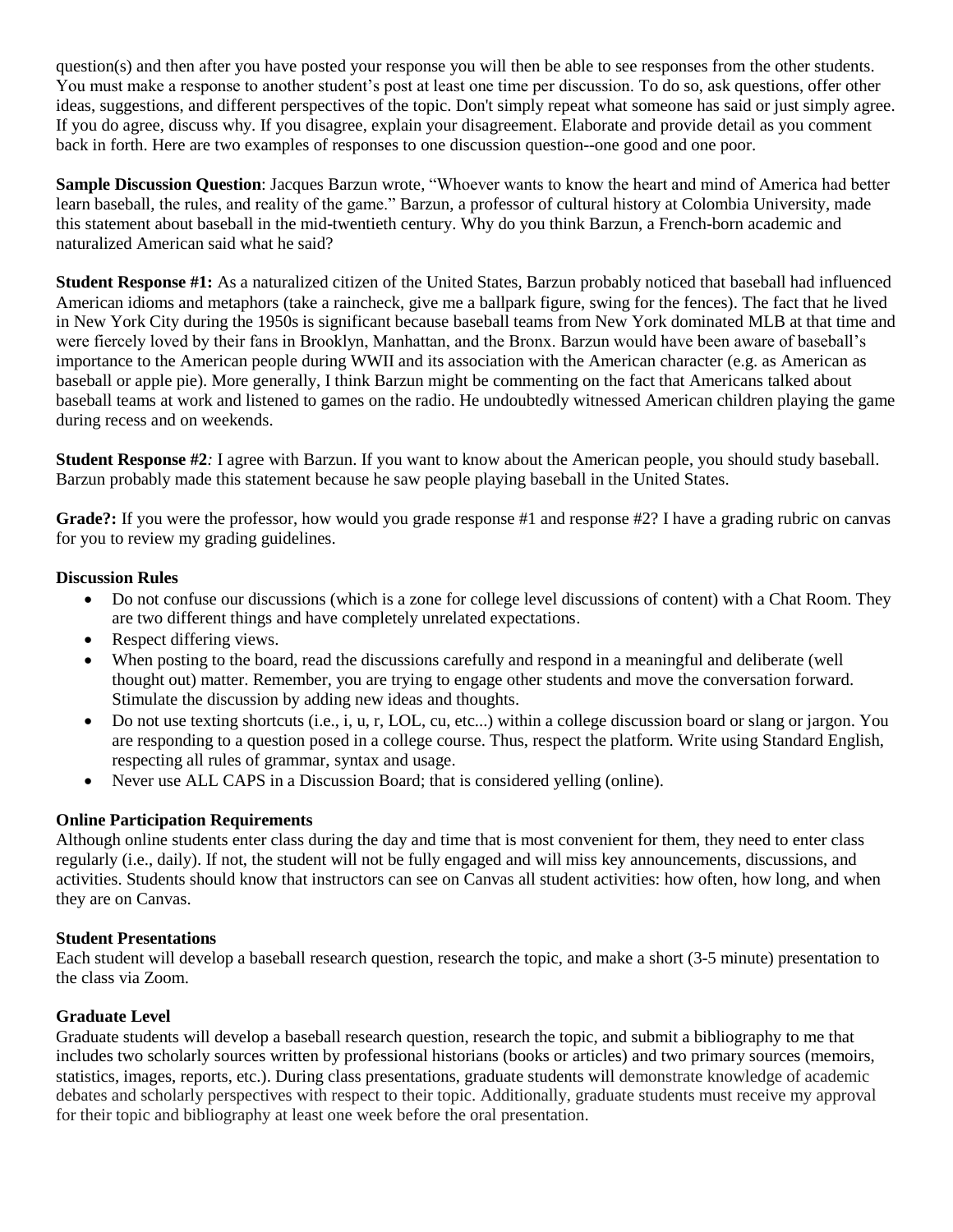## **Final Reflective Essay**

During the last week of class, I will post a prompt about the history of baseball. This is not a research paper, but rather a final reflection on what you have learned. Part of the final reflection will include the results of your investigation into a baseball topic (see the list of topics available on Canvas).

#### **Online research tools**

Society for American Baseball Research - <https://sabr.org/> Baseball Hall of Fame Digital Collection - <https://collection.baseballhall.org/> Baseball Reference - <https://www.baseball-reference.com/> Google Scholar – <https://scholar.google.com/> Baseball Index - <http://www.baseballindex.org/>

#### **Disclaimer**

I reserve the right, after written announcement, to change course requirements or the method of assessment.

#### **Course Withdrawal Deadline**

The last day for students to withdraw from a course and receive a grade of "W" is June 21.

#### **ADA Statement**

The University of Montevallo provides equal opportunity to qualified students. If you have a disability (medical, physical, learning, psychological, etc.) and wish to request disability-related accommodations to complete course requirements, contact Disability Support Services (located in Main Central [Lower Level], rear entrance; 665-6250). Course requirements cannot be waived, but reasonable accommodations may be provided based on disability documentation and course objectives. Accommodations cannot be made retroactively.

#### **Student E-Mail**

UM e-mail is an official means of communication among students, faculty, and administrators at the University of Montevallo and might be THE official means of communication between you and your instructors. You may receive very important UM e-mail messages from offices on campus for which some timely response will be required. The official email system for students is identified by [userID@forum.montevallo.edu](mailto:userID@forum.montevallo.edu) and can be accessed at the Campus Email link on the Montevallo website. You are responsible for monitoring and managing your account regularly, even during breaks. The University is not responsible for the handling of forwarded e-mail. Having e-mail forwarded does not absolve you from the responsibilities associated with communication sent to your official UM e-mail address. If you have any questions regarding or problems with your UM email account, you should contact the Solution Center (205-665-6512). The Solution Center is available Monday – Thursday, 8:00 am-7:00 pm; Friday, 8:00 a.m.-5:00 p.m.

## **Course Schedule**

Monday, June 6 Why Study Baseball? **Course Introduction live Zoom @ 3pm** <https://montevallo-edu.zoom.us/j/8738215003?pwd=YjZYdlA5dnhGT1hNL1NSbzBqc3dhZz09>

Tuesday, June 7 Origins of the National Pastime **Quiz #1** Read: Fommer, *Old Time Baseball*, 1-58 (Chapters 1-2)

Wednesday, June 8 Baseball during the Gilded Age (1865-1900) **Quiz #2** Read: ["A Brief History of the Baseball"](https://www.smithsonianmag.com/arts-culture/a-brief-history-of-the-baseball-3685086/), Smithsonian, 2013. Read: Fommer, *Old Time Baseball*, 59-118 (Chapters 3-4)

Thursday, June 9 Harvey Fommer, *Old Time Baseball: America's Pastime in the Gilded Age*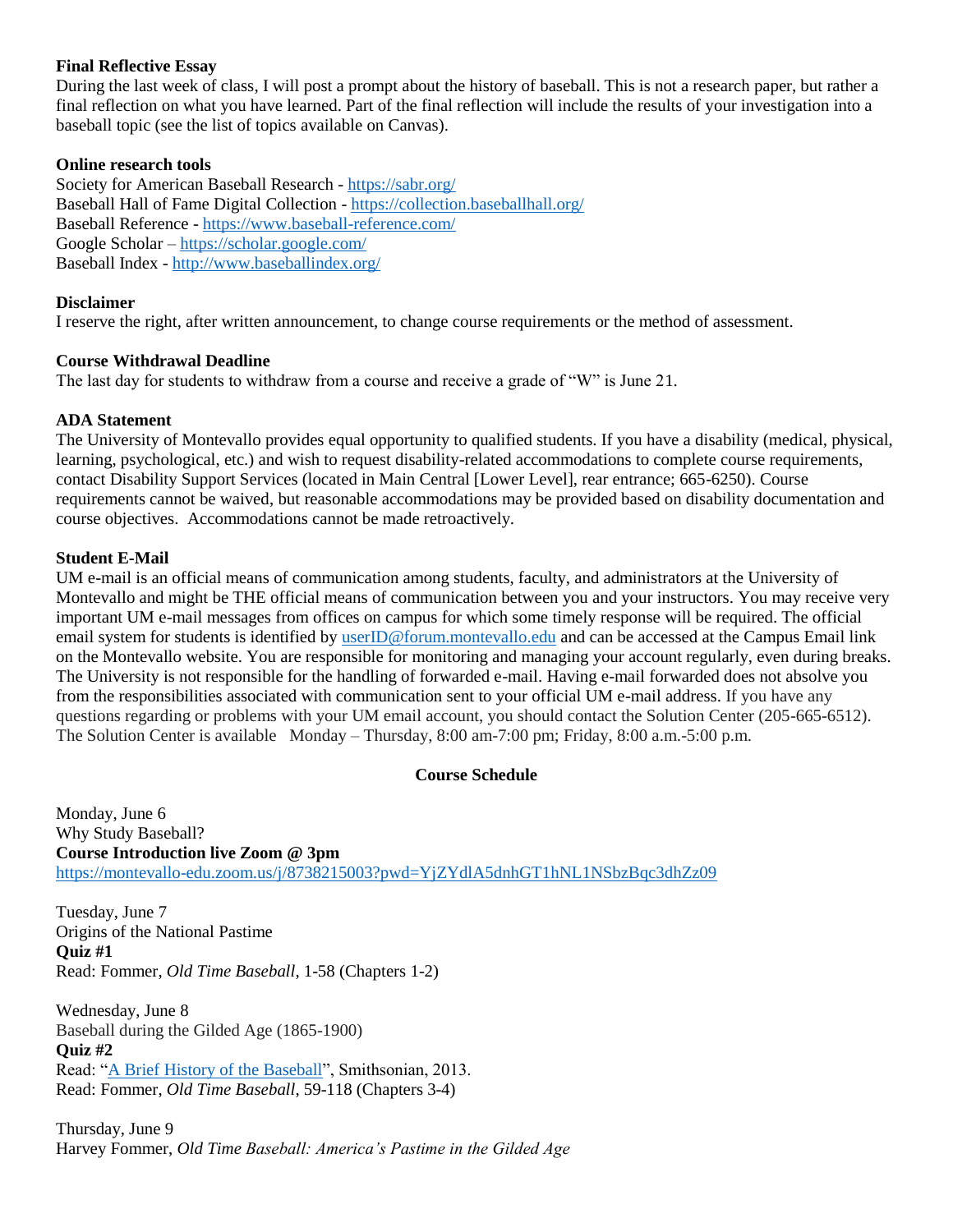## **Discussion #1**

Friday, June 10 The Dead-Ball Era, 1901-1920 **Quiz #3**

Monday, June 13 Read: Charles Leerhsen, "Who Was Ty Cobb? The History We Know That's Wrong," *Imprimis*, 2016. Read: Black Sox Scandal Committee, "Eight Myths Out: The Black Sox Scandal," *SABR*, 2019. Read: *Pitching Man: Satchel Paige's Own Story* (Chapters 1-7) **Discussion #2**

Tuesday, June 14 The Live-Ball Era, 1921-1945 Read: Bill Plott, "Nobody would have believed she was a professional baseball player" *The Birmingham News*, February 27, 1994 **Quiz #4**

Wednesday, June 15 The Integration of Baseball, 1946-1957 Read: ["How Bill White, Curt Flood, and others integrated Cardinals spring training"](https://www.stlredbirds.com/2020/11/08/how-bill-white-curt-flood-and-others-integrated-cardinals-spring-training/) Read: Read: *Pitching Man: Satchel Paige's Own Story* (Chapters 8-14) **Quiz #5**

Thursday, June 16 Discuss *Pitchin' Man: Satchel Paige's Own Story* **Discussion #3**

Friday, June 17 Westward Expansion, Unionization, and the "Year of the Pitcher", 1958-1969 **Quiz #6**

Monday, June 20 HOLIDAY

Tuesday, June 21 Rule Changes, Free Agency, and Individualism, 1970-1979 Read: Excerpts from Jim Bouton, *Ball Four* **Discussion #4**

Wednesday, June 22 The Business of Baseball, 1980-1994 **Quiz #7**

Thursday, June 23 Read: George Plimpton, "The Curious Case of Sidd Finch", *Sports Illustrated*, April 1, 1985. Read: John R. Bawden, "How average CEO pay mirrors the salaries of elite baseball players," *Business Insider*, May, 2017. **Discussion #5**

Friday, June 24 Retro Stadiums, Surging Power, and the Steroid Era 1992-2007 **Quiz #8**